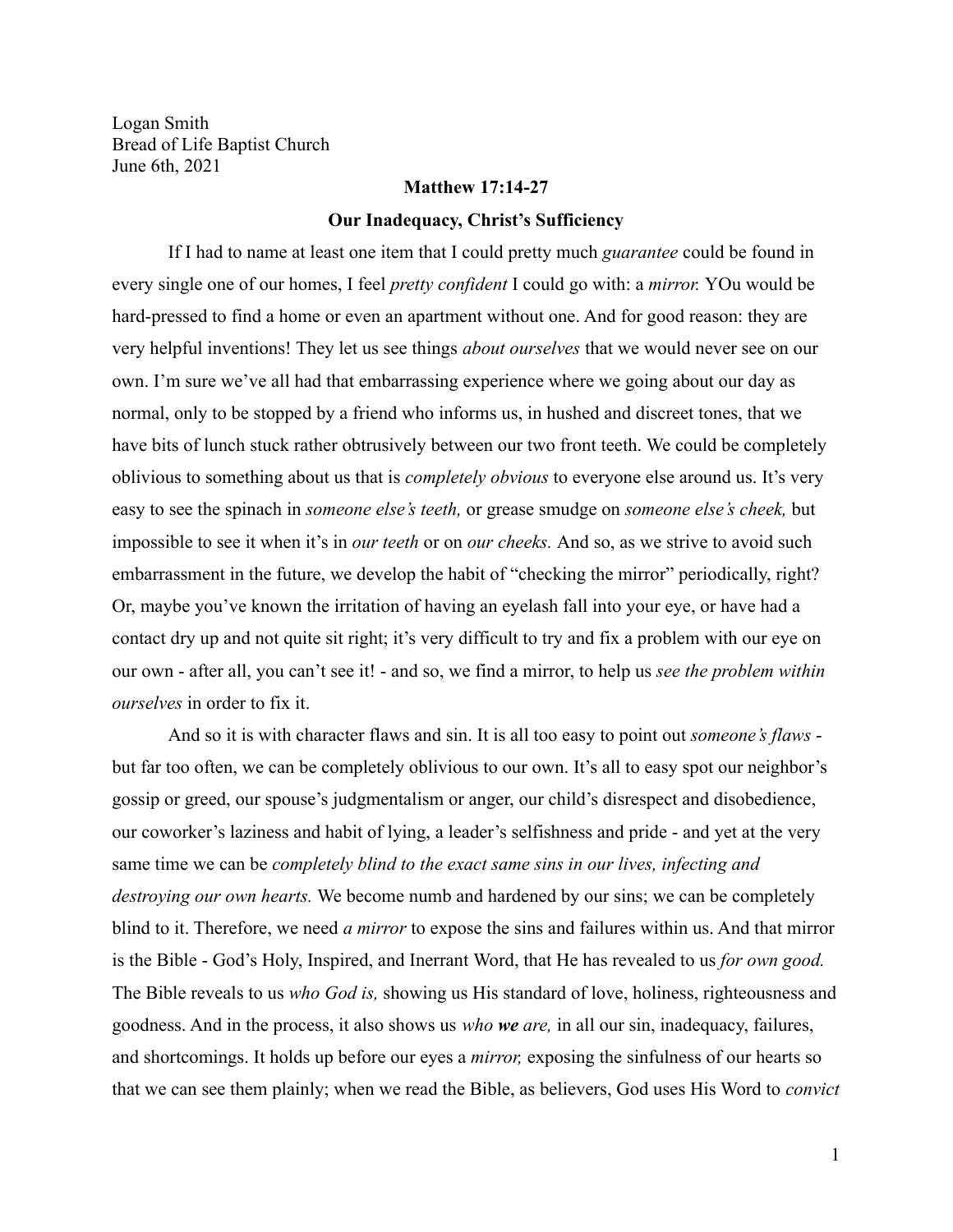*us of our particular sins.* And yet, God doesn't do this to *condemn us -* no, if we're resting in the gospel of Christ by faith, then we believe that there is *no more condemnation* for us, for Christ has borne the guilt of our sin once and for all! And yet, the sin remains in our hearts; it continues to harden us, lead us down the path of darkness and death, destroying our lives and the lives of those around it; it is continual disobedience and rebellion towards our glorious GOd. And so, God lovingly and graciously *convicts us* by holding up His Word before our eyes - He convicts us of our sin to lead us to *true repentance,* day by day, so that we will be aware of just of desperately dependant we are on Him; just how desperately *needy* we are for the Lord's grace! Just like a good friend acts as a mirror to us, warning us of the spinach in our teeth or the rip in our pants, *for our own good* - so the Lord graciously gives us His Word as a means of exposing and convicting us of our sin and our utter need for Him, day by day.

And I think that's exactly what we see going on in our passage today, **Matthew 17:14-27.** This passage is made up of three smaller sections - and each of these stories seems fairly different: first, as Jesus and three of His disciples come back down from the "mountain of transfiguration," we see the rest of the disciples' failure to deliver a little boy oppressed by a demon; next, we see Christ give another prophecy of his coming suffering, death, and resurrection, following by the disciples being "greatly distressed" about this news and intention of their Messiah; finally, we're told about a collection for the temple tax, which Jesus claims he is not obligated to pay, then pays for anyways in a miraculous way. At first, it's a little difficult to see how these three very different stories are connected and why they are grouped together here. But I think the unifying theme between them is that they all highlight the *disciples misunderstanding and failure*, contrasted with the *absolute sufficiency of Jesus.* This is a theme Matthew has been highlighting for us over the last few chapters: Jesus is revealing who He is, and the crowds and religious leaders are, for the most part, completely missing it; meanwhile, His closest disciples understand and believe, as it is revealed to them by GOd the Father, so that they even proclaim Him as the Messiah in 16:16! Yet their faith is a developing and struggling faith; they understand in part, but not completely; as we saw last week, right after they confessed faith in Christ as the Messiah, they rebuked Jesus for daring to proclaim that He would bring about His Kingdom and promised salvation through His own suffering and death.

And so it is with us at times, isn't it? As believers, we never claim to be perfect or to have everything together. All Christians experience growth and transformation, by God's grace - and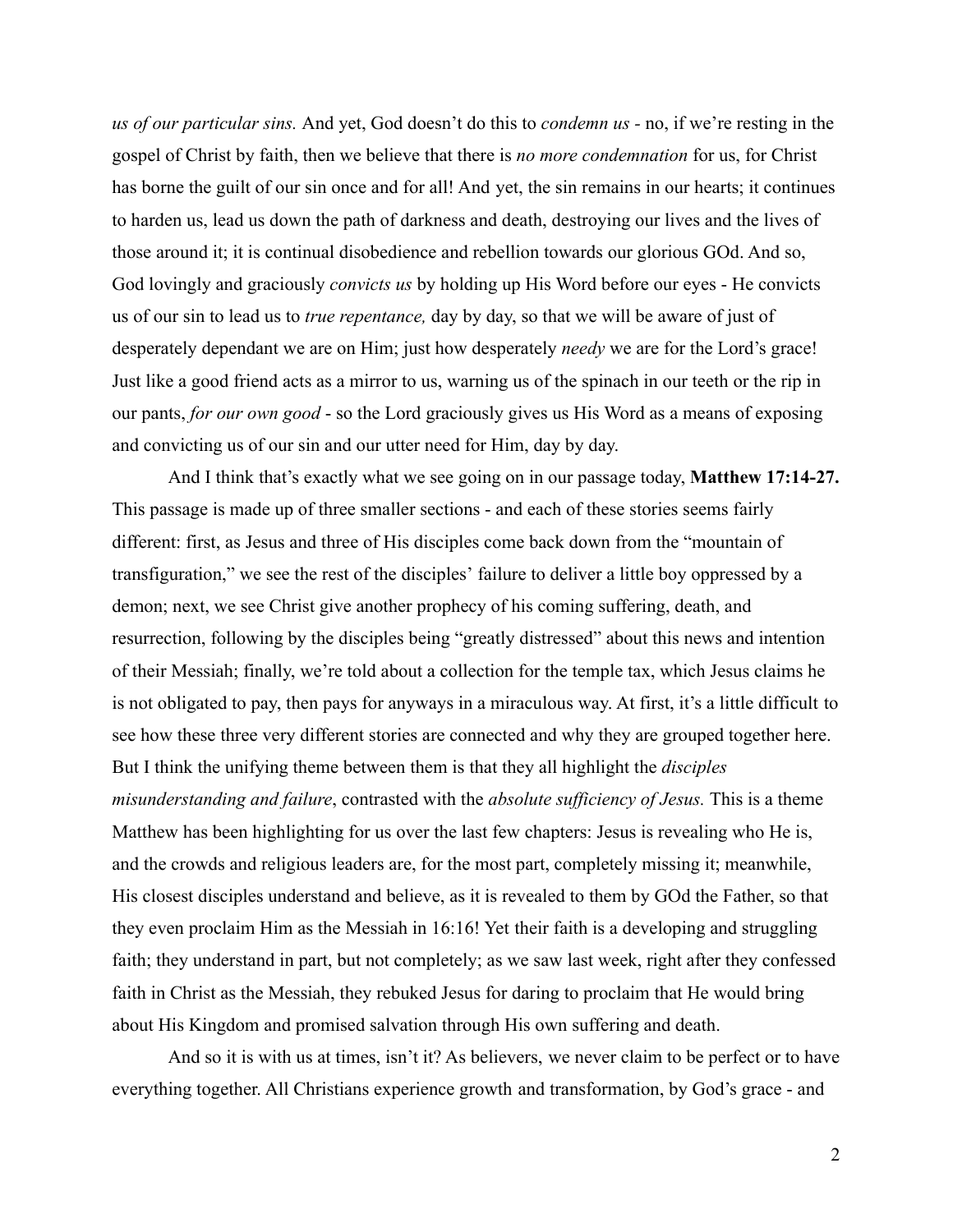yet, it's a *zig-zag line,* filled with missteps and backpedaling along the way. Every one of our walks as Christians is filled with misunderstandings and failures; and yet, often times, we can't even see them! And so, this passage lets us see them *in the lives of the disciples -* since, again, it's far easier to see this in other people before we see it in ourselves, isn't it? So let us see what's being exposed in the disciples this morning - but not so we can look down on them; but rather, let us do so in order to then *see the same temptations and tendencies in our own hearts.*

So first, let us see that...

#### **I. We are Tempted to Rely on Ourselves Instead of Relying on God by Faith (17:14-20)**

In the beginning of chapter 17, Jesus brings three of the disciples - Peter, James, and John - up on the mountain for a special display of His glory (as we saw last week). While they were gone, the rest of the disciples were approached by a man whose son suffered violent seizures that threatened his life due to demonic oppression. Yet, the disciples were unable to drive the demon out, as the father tells Jesus in verses 14-16. After Jesus drives out the demon and heals the boy, the disciples ask him privately, "Why could we not cast it out?" (v.19). Jesus gave the disciples authority to heal the sick and cast out demons in Matthew chapter 10; as we see in Mark (6:13) Luke (10:17), they were, indeed, successful at driving out demons before this! So why, then, did they fail this time?

Jesus gives the answer in verse 20: "He said to them, 'Because of your little faith. For truly I say to you, if you have faith like a grain of mustard seed, you will say to this mountain, 'Move from here to there,' and it will move, and nothing will be impossible for you.'" In other words, because they *lacked faith.* But here's the question we have to ask: is he talking about the *quantity* of their faith or the *quality?* Let's take the first part of the question first: is Jesus saying they didn't have *enough* faith? Is he saying that just didn't believe hard enough or sincerely enough - and if they did, then they would have been able to help this boy? No, I don't think that's what he's saying here. After all, the illustration he uses is that of a "mustard seed" - the smallest plant seed available. The whole point seems to be that it's not about the *size* of their faith; just a little bit we do, any amount of faith whatsoever is sufficient. What does he mean then?

I think the point is that the disciples do not have the *right kind of faith -* or rather, they are putting their faith and trust in the wrong object. This is why Jesus rebukes them in verse 17, saying, "O faithless and twisted generation, how long am I to be with you? How long am I to bear with you?" They simply didn't have faith at all - at least, *not the faith that counts.* This is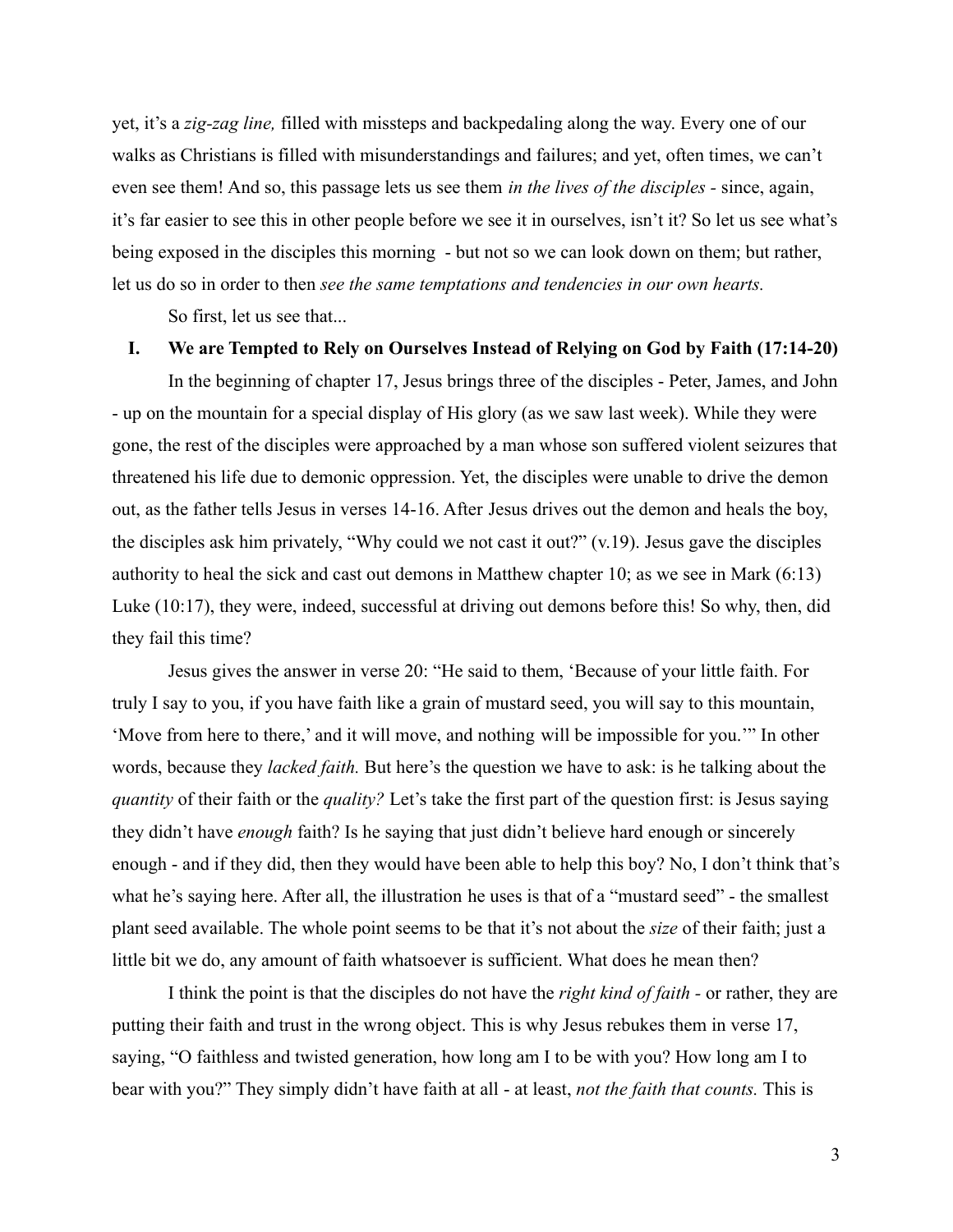what I think was going on here: since the disciples had seen victory in the past when healing the sick and casting out demons, they had grown overconfident; they were trusting in *themselves,* as if the power and authority to do so came from within themselves; or as if they had somehow *earned* the power or were entitled to such authority. They were trusting in *themselves,* not trusting in the power and authority of God by faith. Mark's account of this same story makes this point clearly in Mk. 9:29: "This kind cannot be driven out by anything but prayer." In other words, they failed *because they did not pray;* and they did not ask God to cast out the demon, to do what only He can do, *because they were relying on themselves.* They trusted in themselves, in their own ability and power, instead of depending upon God alone - and this is the very opposite of faith, the very essence of *unbelief.*

Self-reliance is completely incompatible with the gospel of Jesus Christ. The good news of Christ begins with the firm conviction that we are doomed because of our sins and that there is absolutely no way we can save ourselves; we are completely desperate and utterly dependent upon God to save us by His grace alone! And the good news is that Jesus Christ came to live, die, and be raised in the place of sinners, just like us; the good news is that if we *turn away* from trusting in ourselves - in our own works, our own righteousness, our own ideas of truth and reality - and turn to trust in CHrist alone as our Lord and Savior, then God promises we will be *completely forgiven, saved, and even raised to eternal life!*

And yet, you and I are tempted by self-reliance every single day. We are constantly tempted to *trust in ourselves* instead of God; we're constantly tempted to live our lives as if *everything really does depend upon us and what we do, rather than who God is, what Christ has done, and who we are in Him!*

So here's the mirror we have to hold up before ourselves; we have to ask ourselves: Are you living your life in complete reliance upon the Lord and His promises? Or are you really trusting in yourself? Is your heart best described by *pride* or *humility?* Are you resting in the promises of God - or does your anxious heart keep you up at night? Are you worrying yourself crazy and working yourself to death because you're living as if your life and the good of others around you really depends on you, your works, your own efforts, abilities, and success? Or does your life *genuine trust in the Lord?* When you share the gospel, disciple a fellow believer, or parent your children - do you share the truth of Christ as one who truly believes that the Spirit alone can convict them of sin, change their hearts, and save them? Or do you do so as one who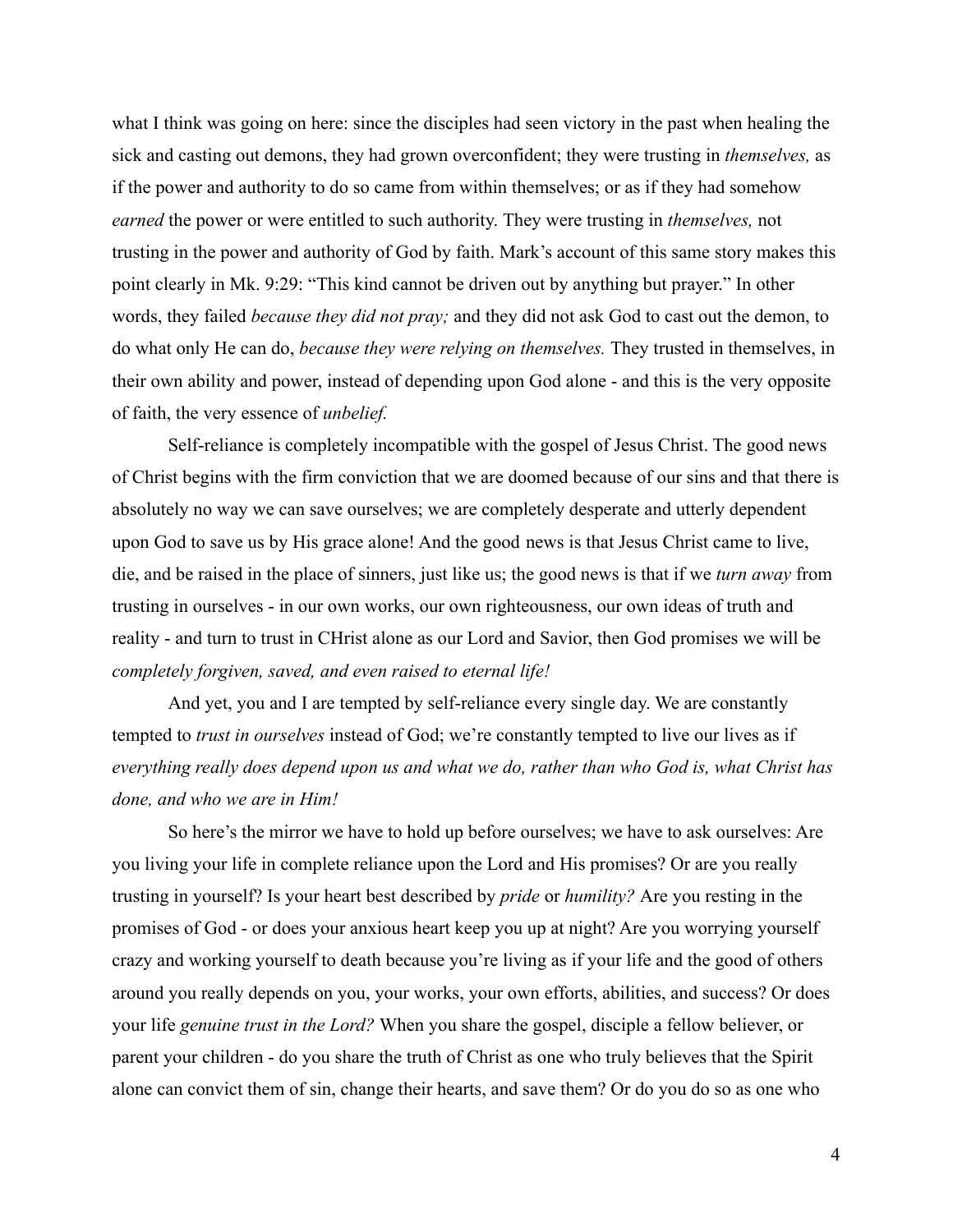thinks that it's up to *us* to convince, change, and save other people? When sufferings and trials come into your life: do you turn in on yourself, in presumptuous pride or self-pitying despair? Or do you respond first *in prayer* - by running to Jesus and resting in God as your Father, truly trusting Him with all things, by faith?

Let us be aware of the stubborn self-reliance in our own hearts; let us confess it, repent of it, and run to Christ by resting in His grace! Trust in Jesus, for He is all you need!

And that's because, Jesus's Cross and Resurrection are sufficient! And yet...

### **II. We are Tempted to View the Cross as Weakness Instead of Victory (17:22-23)**

Law week, in Matthew 16:21-23, we saw Jesus give the first *explicit* prophecy of his coming, suffering, death, and resurrection throughout his recorded ministry in the book of Matthew. Here, in 17:22-23, we see him give it again: "As they were gathering in Galilee, Jesus said to them, 'The Son of Man is about to be delivered into the hands of men, and they will kill him, and he will be raised on the third day."" Once again, Jesus very clearly lays out what exactly what will happen in order for him to bring about His promised Kingdom and salvation for His people: He will willingly allow himself to be delivered over to the authorities of men in Jerusalem; he will suffer to the point of death, specifically, being crucified on a cross; and yet, on the third day, he will be raised from the grave! He is announcing the heart of the gospel: that he will give himself up as a sacrifice for our sins; he declares that he will not only die for our sins, but also that *He will be raised* from the grave in victory!

Yet how do the disciples respond? The end of verse 23 tells us: "And they were greatly distressed." Jesus proclaims to them that He will be raised from the dead! Yet they respond with *distress and despair.* They expected the Messiah - God's promised King and Savior - to come in power, to deliver them from their enemies in victory, and to establish His Kingdom, once and for all! But Jesus's words of willingly suffering and dying smacked not of power but *weakness;* not of victory, but *defeat.* How could Jesus truly be the Messiah if he was intentionally giving himself over to death? Odds are, they completely missed the truth of the resurrection he prophesied because they were so hung up on the distressing news of Jesus's coming suffering and death on a cross. Because they did not grasp the full power of the resurrection, all they saw in Jesus's coming death was *failure and defeat.* And so they despaired.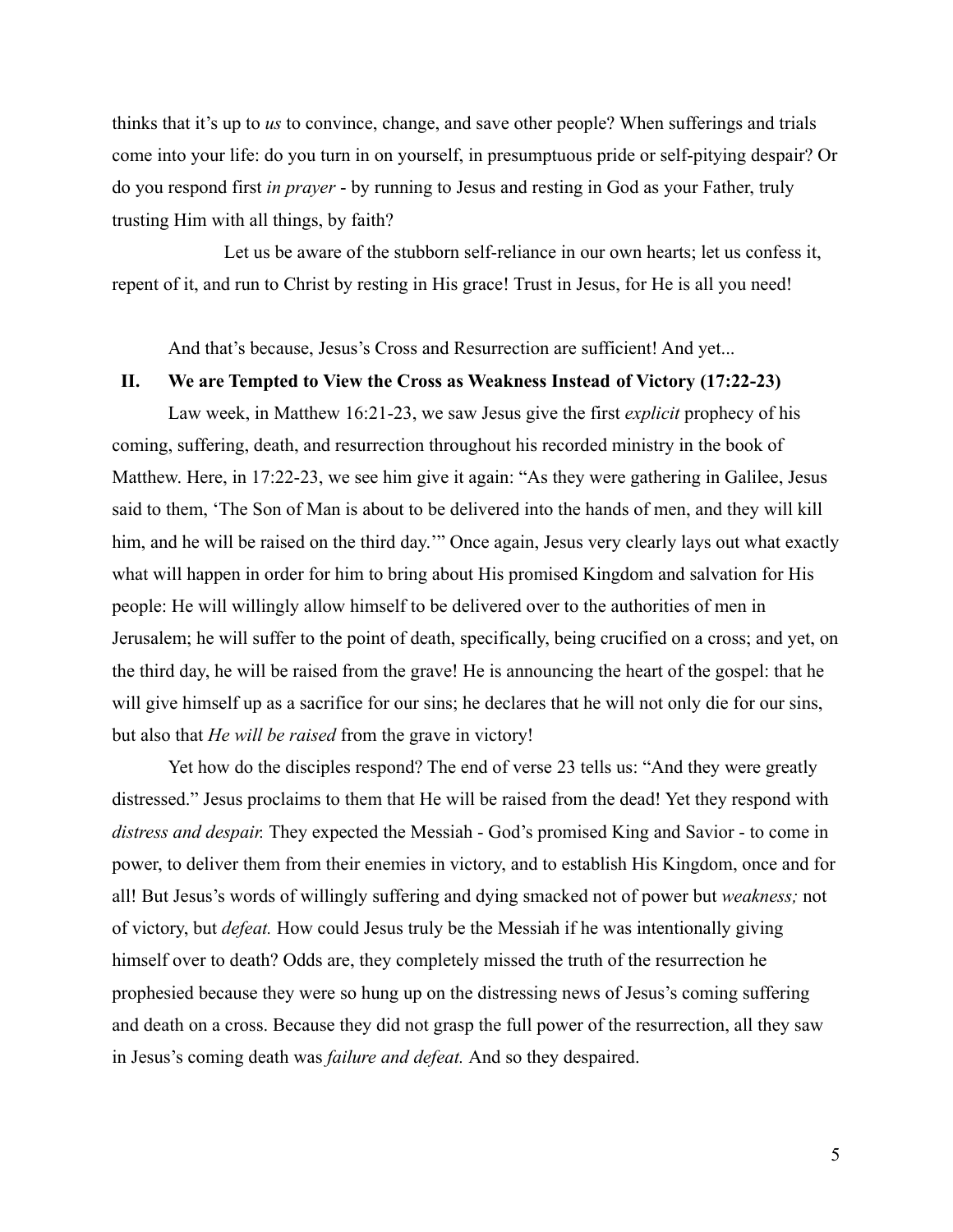There is no salvation apart from Jesus's perfect, sinless life, His sacrificial death on the cross in the place of guilty sinners, and His glorious, victorious resurrection from the grace on the third day! We must *never* be ashamed of the cross. We must never view this gospel as weakness. We must not fall into the trap of thinking that there is any hope, for anyone anywhere, outside of faith in Christ alone. We must cling to the cross of Christ, not as the symbol of weakness and defeat, but of resurrection power and eternal victory!

But just as Jesus's own suffering and death was essential, so it is essential that we join him, bearing our own cross, just as we saw last week. All too often, we're tempted to despise and despair of the cross of Jesus - particularly when it comes to bear *on our own lives.* The cross of Christ has an infinite number of implications for our lives: it calls us to die to ourselves; to give up selfishness and pride; to embrace servant-hearted humility; to live for the Lord and others, not ourselves; to confess and repent of our sins and walk in obedience to King Jesus. The cross means willingly embracing whatever cost of suffering lies before us as we follow Christ. The unbelieving world around us sees the cross of Christ as a failure; it sees our repentance of sin and striving after holiness as weakness; it sees our suffering as failure to be despised.

Yet we must not despair! We must not be ashamed of the gospel; we must not despise the opportunity to cling to Christ, even in the midst of suffering! We must fix our eyes on the sure promise of *resurrection.* Jesus has truly been raised! All who trust in him will be raised with Him! We cling to Christ, no matter what, because *He has saved us, He will hold us fast, and He will surely raise us to eternal life with Him!* And that resurrection life - New Life in Christ begins *now.* So let us not be ashamed of the cross, but cling to it, no matter what.

Finally, we see that...

# **III. We are Tempted to Trust Our Own Reason Instead of God's Truth (17:24-27)**

Jesus and his disciples return to their homebase in Galilee - the town of Capernaum. And verse 24 tells us that while they were, some tax collectors came up to Peter, asking, "Does your teacher not pay the tax?" Now this "two drachma tax" was not a Roman or civil government tax - it was the *temple tax;* it was seen as an obligation for every Jewish man to give this annual tax for the maintenance and upkeep of the Temple in Jerusalem. We've already seen how Jesus had garnered a reputation for going against the grain of his contemporary religious leaders; and so, these Temple tax collectors seem to be on the offensive here; perhaps they're assuming that Jesus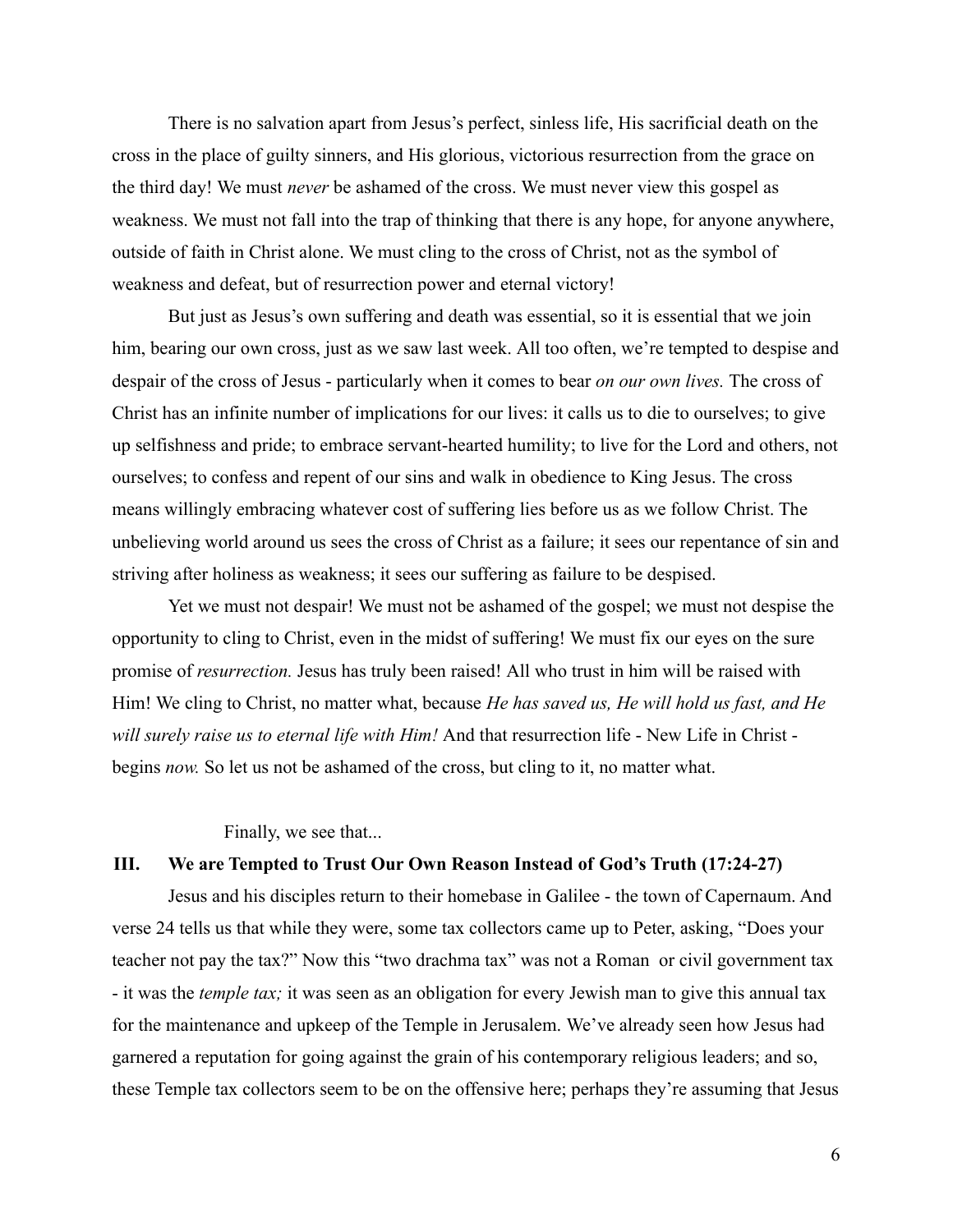and his disciples simply won't pay it. So when Peter here's this, he immediately responds, "Yes." Now, he responds this way because he wants to defend Jesus's reputation; he wants to *elevate* the status of Jesus in the eyes of these Jewish representatives. It's as if he's saying, "Of course he'll pay the tax! He is a good, Jewish man; a reputable Jew, just like you! Of course he'll do his patriotic and religious duty!" In other words, he's defending Jesus's reputation - *but not on Jesus's terms;* he's trying to elevate Jesus *simply in the eyes of the world, on their own terms.*

Jesus makes this clear when Peter walks inside the house; before Peter even asks Jesus or lets him no what's going on, Jesus says, "What do you think, Sim?" From whom do kings of the earth take toll or tax? From their sons or from others?" Again, the tax at hand is not from a king, but for the Temple; but to make a theological point, Jesus draws a comparison to *civic taxes.* A king does not tax his own son, but the ordinary subjects of his kingdom; therefore, the king's son is free from paying taxes. And so, Peter replied, "From others," and "Jesus said to him, 'Then the sons are free. However, not to give offense to them, go to the sea and cast a hook and take the first fish that comes up, and when you open its mouth you will find a shekel. Take that and give it to them for me and for yourself." In other words, Jesus is saying that He is not obligated to pay the Temple tax *because He the Son - the very Son of God Himself!* The temple belongs to God; Jesus *is GOd -* He is, Himself, the true temple: God dwelling among men *as a man, in the flesh!* Therefore, Peter had it wrong when he immediately affirmed that Jesus would pay the tax - Jesus is not obligated to do so! Jesus is not simply a *good man -* He is the perfect, blameless, righteous God! He is the God-Man - the King of Kings and Lord of Lords! He doesn't need to be elevated in the eyes of mankind simply on *their own terms, to meet and match our expectations;* rather, mankind needs to *understand and believe* the truth of who Jesus is! We need to bow in submission to Jesus as God and King over all things! We need to truly trust in Him and what He declares as true.

We are tempted, at times, to be ashamed of God's truth as revealed in Christ, in His Word, in the Bible. And this temptation will probably only grow for us. Today is the first Sunday of June - and if you haven't heard, June is now officially "LGBTQ+ Pride Month." The culture all around us proclaims that *truth and reason* demand we get on the right side of history and celebrate what the Bible declares is sinful; mankind around us declares that *love obligates us* to do so. And so, we might be tempted to feel ashamed of what the BIble says; we may feel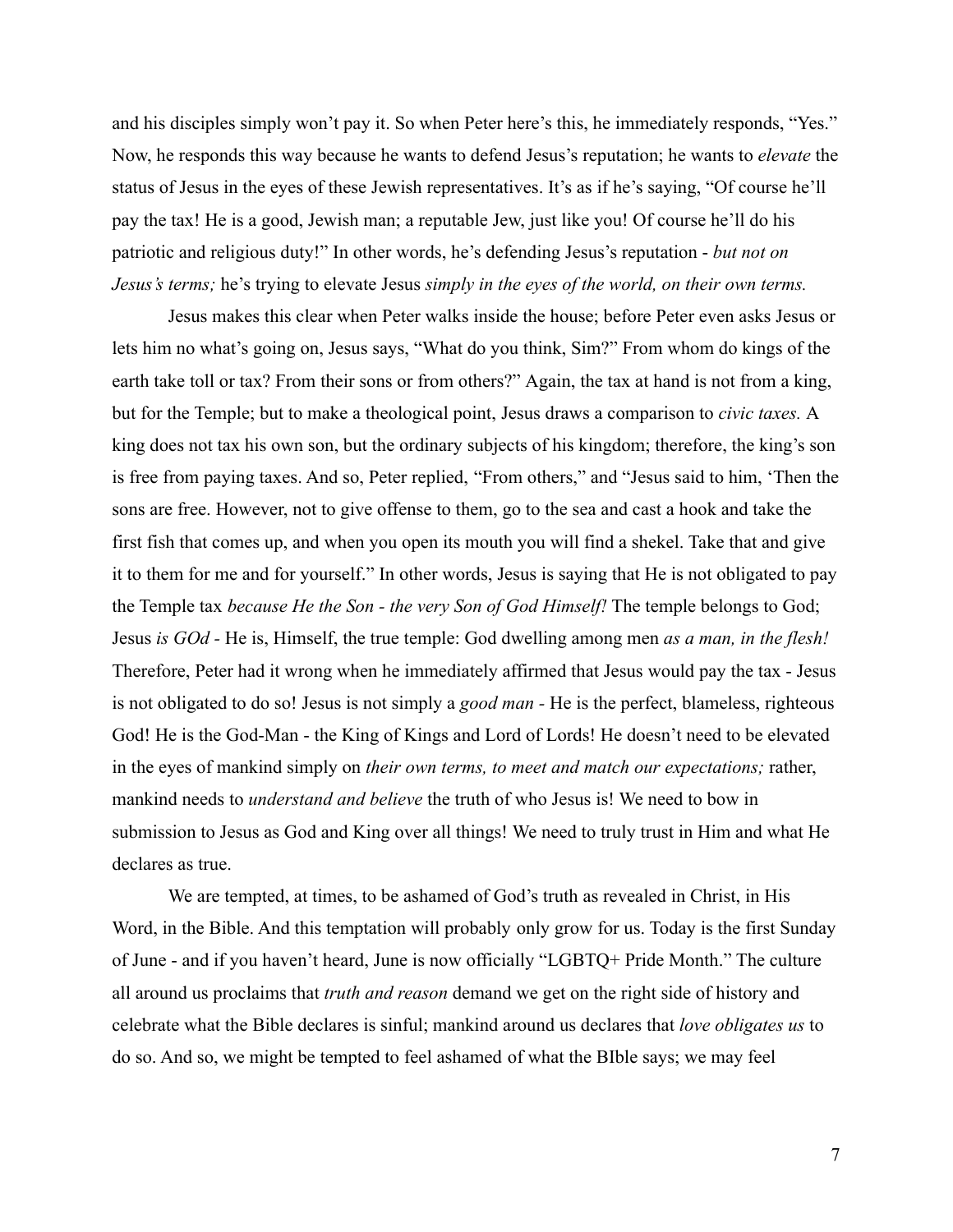tempted to stay silent, to water down the truth, or even to *change* what the Bible clearly teaches in order to be accepted by others.

But we don't need to be ashamed of who Jesus is, what he's done, or what He says. We don't need to be ashamed of God's truth. We don't need to *justify* who Jesus is; we don't need to make the gospel or the Bible conform to mankind's reason, demands, or expectations - in fact, to do so would be *cosmic treason,* rebellion against the Lord of glory Himself!

In summary, each section of this passage warns us against *self-reliance,* trusting in ourselves, our reason, or *anything other than God and the gospel of Jesus Christ.* There are so many way we're tempted to be ashamed of the truth of God's Word and the Cross of Christ. There are so many ways we rely on ourselves and, by doing so, despise the truth and demands of the gospel. There are so many ways that you and I are given over to self-reliance and pride instead of dependant faith on GOd's grace.

Perhaps the greatest test of *self-reliance* vs. *faith* comes in our daily "quiet time" or personal devotional time with the Lord. When you come before the Lord, reading your Bible and praying, and are cut to the heart with conviction for every sin you did yesterday, last night, or even 30 minutes ago - how do you respond then, before the Lord, between just you and Him? How we respond in that moment is the greatest test of whether or not we're trusting in *ourselves,* relying on works-based righteousness - or whether or not we're relying on Christ alone, truly trusting and believing in the gospel of justification *by grace through faith in Christ alone!* When we're aware of our guilt and shame before God, we're often tempted to respond by thinking, "I have to clean myself up and get my life together *before* I pray, or read my Bible again, or go to church." In those moments, we're tempted to think that God will only forgive us if we first clean ourselves up, or at the very least, *promise to do better next time!* But brothers and sisters, beware that path - that is the path of *self-reliance and legalism!* It is the path of unbelief.

Instead, in those moments, we come before the Lord, saying, "Father God, I am utterly aware of just how sinful and messed up I am. I have nothing to offer you. I could never be good enough; I could never right my wrongs; I don't deserve your forgiveness. And yet, I believe in your promise, that Jesus's life, death, and resurrection is sufficient to take away my sins! Please forgive me, not because of what I promise to do, *but because I am resting in the finished work of Christ alone!"*